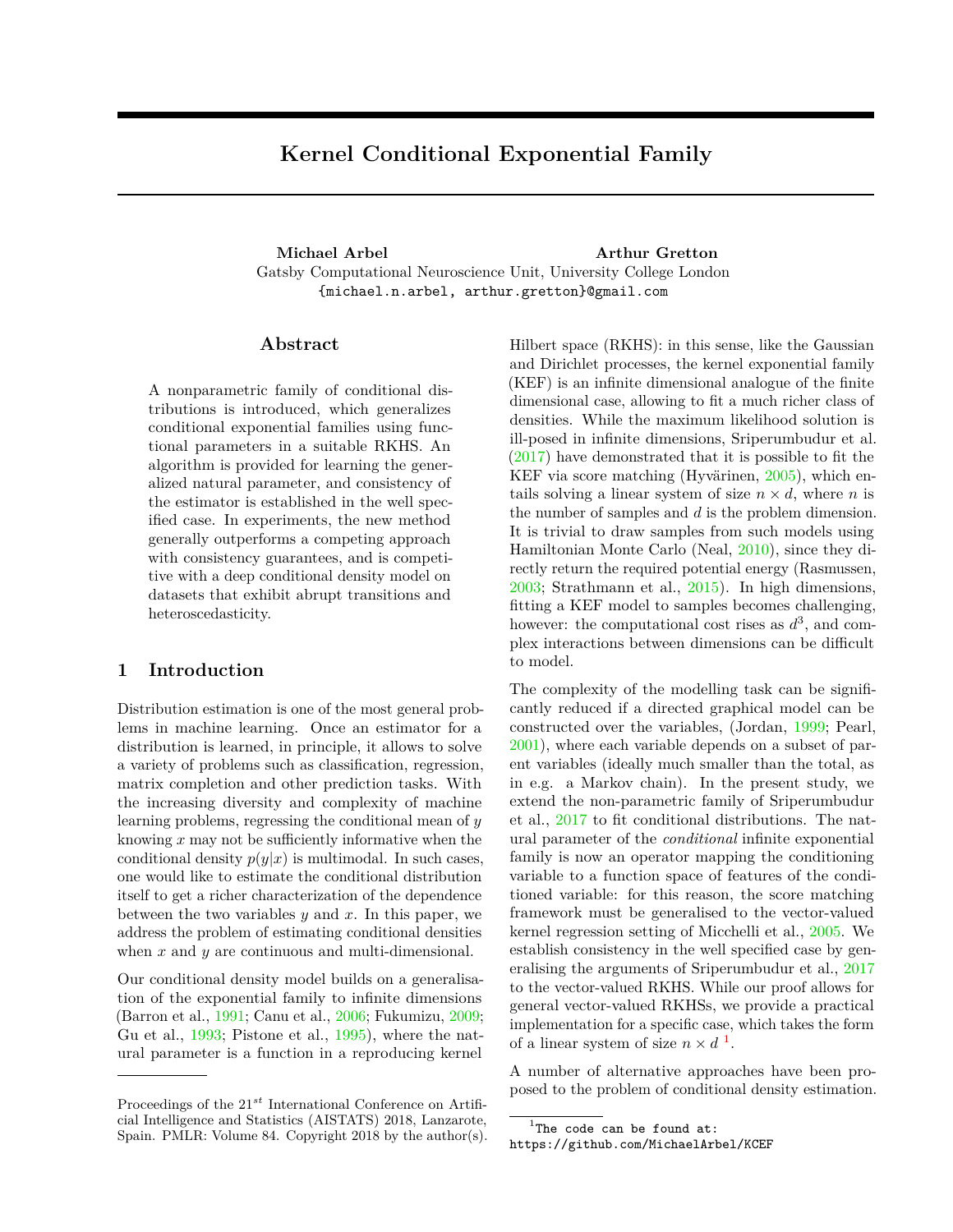Sugiyama et al., 2010 introduced the Least-Square Conditional Density Estimation (LS-CDE) method, which provides an estimate of a conditional density function  $p(y|x)$  as a non-negative linear combination of basis functions. The method is proven to be consistent, and works well on reasonably complicated learning problems, although the optimal choice of basis functions for the method is an open question (in their paper, the authors use Gaussians centered on the samples). Earlier non-parametric methods such as variants of Kernel Density Estimation (KDE) may also be used in conditional density estimation (Fan et al., 1996; Hall et al., 1999). These approaches also have consistency guarantees, however their performance degrades in highdimensional settings (Nagler et al., 2016). Sugiyama et al., 2010 found that kernel density approaches performed less well in practice than LS-CDE.

Kernel Quantile Regression (KQR), introduced by (Takeuchi et al., 2006; Zhang et al., 2016), allows to predict a percentile of the conditional distribution when *y* is one-dimensional. KQR is formulated as a convex optimization problem with a unique global solution, and the entire solution path with respect to the percentile parameter can be computed efficiently (Takeuchi et al., 2009). However, KQR applies only to one-dimensional outputs and, according to Sugiyama et al., 2010, the solution path tracking algorithm tends to be numerically unstable in practice.

It is possible to represent and learn conditional probabilities without specifying probability densities, via conditional mean embeddings (Grunewalder et al., 2012; Song et al., 2010). These are conditional expectations of (potentially infinitely many) features in an RKHS, which can be used in obtaining conditional expectations of functions in this RKHS. Such expected features are complementary to the infinite dimensional exponential family, as they can be thought of as conditional expectations of an infinite dimensional sufficient statistic. This statistic can completely characterise the conditional distribution if the feature space is sufficiently rich (Sriperumbudur et al., 2010), and has consistency guarantees under appropriate smoothness assumptions. Drawing samples given a conditional mean embedding can be challenging: this is possible via the Herding procedure (Bach et al., 2012; Chen et al., 2010), as shown in (Kanagawa et al., 2016), but requires a non-convex optimisation procedure to be solved for each sample.

A powerful and recent deep learning approach to modelling conditional densities is the Neural Autoregressive Network (Uria et al., 2013, Raiko et al., 2014 and Uria et al., 2016). These networks can be thought of as a generalization of the Mixture Density Network introduced by Bishop, 2006. In brief, each variable is represented by a mixture of Gaussians, with means and variances

depending on the parent variables through a deep neural network. The network is trained on observed data using stochastic gradient descent. Neural autoregressive networks have shown their effectiveness for a variety of practical cases and learning problems. Unlike the earlier methods cited, however, consistency is not guaranteed, and these methods require non-convex optimization, meaning that locally optimal solutions are found in practice.

We begin our presentation in Section 2, where we briefly present the Kernel Exponential Family. We generalise this model to the conditional case, in our first major contribution: this requires the introduction of vectorvalued RKHSs and associated concepts. We then show that a generalisation of score matching may be used to fit the conditional density models for general vector valued RKHS, subject to appropriate conditions. We call this model the kernel conditional exponential family (KCEF).

Our second contribution, in Section 3, is an empirical estimator for the *natural parameter* of the KCEF (Theorem 1), with convergence guarantees in the wellspecified case (Theorem 2). In our experiments (Section 4), we empirically validate the consistency of the estimator and compare it to other methods of conditional density estimation. Our method generally outperforms the leading alternative with consistency guarantees (LS-CDE). Compared with the deep approach (RNADE) which lacks consistency guarantees, our method has a clear advantage at small training sample sizes while being competitive at larger training sizes.

## **2 Kernel Exponential Families**

In this section we first present the kernel exponential family, which we then extend to a class of conditional exponential families. Finally, we provide a methodology for unnormalized density estimation within this class.

#### **2.1 Kernel Conditional Exponential Family**

We consider the task of estimating the density  $p(y)$  of a random variable *Y* with support  $\mathcal{Y} \subseteq \mathbb{R}^d$  from i.i.d samples  $(Y_i)_{i=1}^n$ . We propose to use a family of densities parametrized by functions belonging to a Reproducing Kernel Hilbert Space (RKHS)  $\mathcal{H}_{\gamma}$  with positive semidefinite kernel *k* (Canu et al., 2006; Fukumizu, 2009; Sriperumbudur et al., 2017). This exponential family of density functions takes the form

$$
\left\{ p(y) := q_0(y) \frac{\exp \langle f, k(y,.) \rangle_{\mathcal{H}_{\mathcal{Y}}}}{Z(f)} \middle| f \in \mathcal{F} \right\}, \quad (1)
$$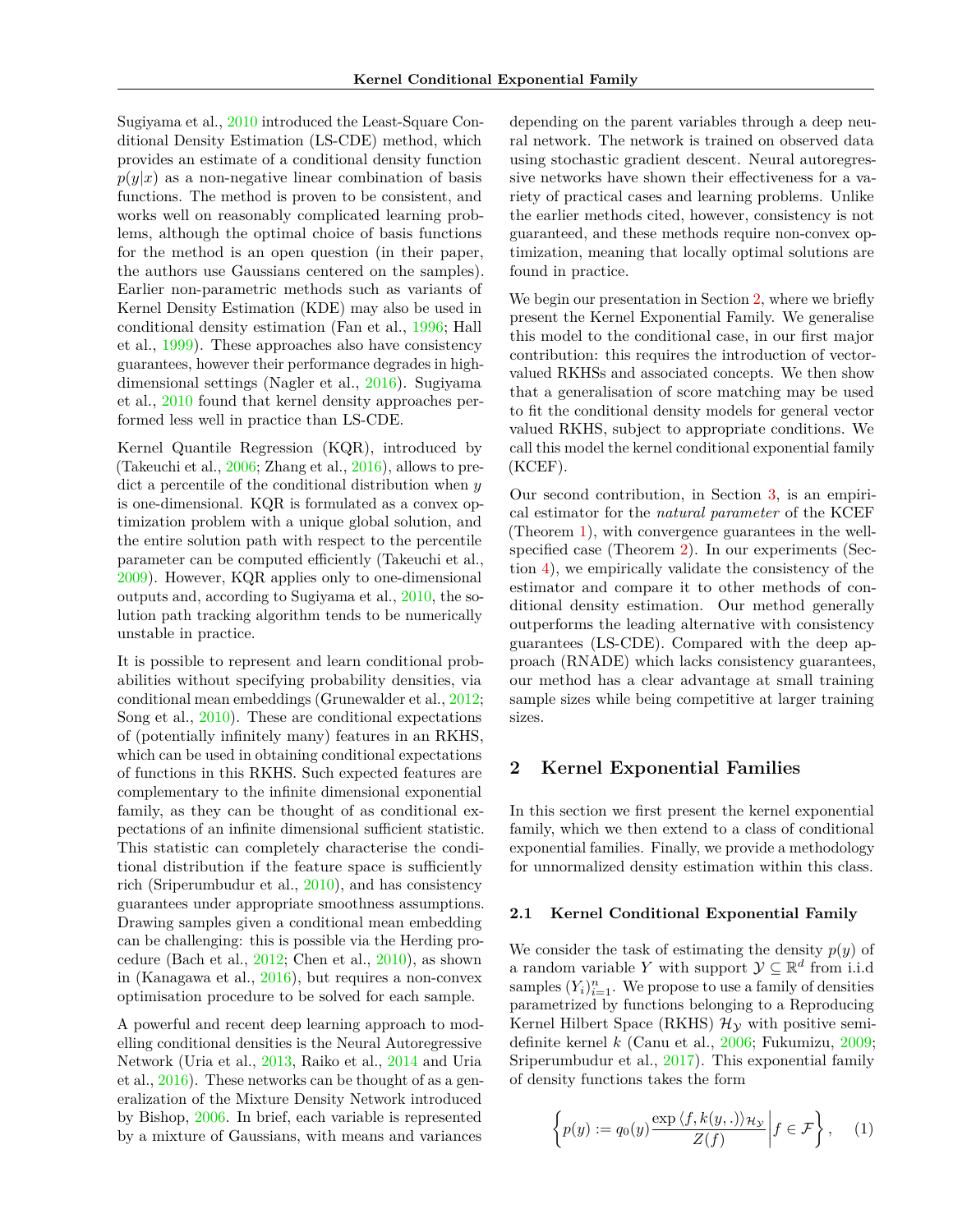where  $q_0$  is a base density function on  $\mathcal Y$  and  $\mathcal F$  is the set of functions in the RKHS space  $\mathcal{H}_{\mathcal{Y}}$  such that  $Z(f) := \int_{\mathcal{Y}} \exp \langle f, k(y,.) \rangle_{\mathcal{H}_{\mathcal{Y}}} q_0(y) dx < \infty$ . In what follows, we call this family the *kernel exponential family* (KEF) by analogy to classical exponential family. *f* plays the role of the natural parameter while  $k(y,.)$ is the sufficient statistic. Note that with an appropriate choice of the base distribution  $q_0$  and a finite dimensional RKHS  $\mathcal{H}_{y}$ , one can recover any finite dimensional exponential family. When  $\mathcal{H}_{\mathcal{Y}}$  is infinitedimensional, however, the family can approximate a much broader class of densities on R *d* : under mild conditions, it is shown in Sriperumbudur et al., 2017 that the KEF approximates all densities of the form  ${q_0(y) \exp (f(y) - A)|f \in C_0(\mathcal{Y})}$ , *A* being the normalizing constant and  $C_0(\mathcal{Y})$  the set of continuous functions with vanishing tails.

Given two subsets  $\mathcal Y$  and  $\mathcal X$  of  $\mathbb R^d$  and  $\mathbb R^p$  respectively, we now propose to extend the KEF to a family of conditional densities  $p(y|x)$ . We modify equation (1) by making the function *f* depend on the conditioning variable  $x$ . The parameter  $f$  is a function of two variables *x* and *y*,  $f: \mathcal{X} \times \mathcal{Y} \to \mathbb{R}$  such that  $y \mapsto f(x, y)$  belongs to the RKHS  $\mathcal{H}_{\mathcal{Y}}$  for all x in X. In all that follows, we will denote by *T* the mapping

$$
T: \mathcal{X} \to \mathcal{H}_{\mathcal{Y}} \qquad x \mapsto T_x
$$

such that  $T_x(y) = f(x, y)$  for all *y* in *y* 

We next consider how to enforce a smoothness requirement on *T* to make the conditional density estimation problem well-posed. To achieve this, we will require that the mapping *T* belongs to a vector valued RKHS  $H:$  we now briefly review the associated theory, following (Micchelli et al., 2005). A Hilbert space  $(\mathcal{H}, \langle ., .\rangle_{\mathcal{H}})$ of functions  $T: \mathcal{X} \to \mathcal{H}_{\mathcal{Y}}$  taking values in a vector space  $\mathcal{H}_{\mathcal{Y}}$  is said to be a vector valued RKHS if for all  $x \in \mathcal{X}$ and  $h \in \mathcal{H}_{\mathcal{Y}}$ , the linear functional  $T \mapsto \langle h, T_x \rangle_{\mathcal{H}_{\mathcal{Y}}}$  is continuous. The reproducing property for vector-valued RKHSs follows from this definition. By the Riesz representation theorem, for each  $x \in \mathcal{X}$  and  $h \in \mathcal{H}_{\mathcal{Y}}$ , there exists a linear operator  $\Gamma_x$  from  $\mathcal{H}_y$  to  $\mathcal{H}$  such that for all  $T \in \mathcal{H}$ ,

$$
\langle h, T_x \rangle_{\mathcal{H}_{\mathcal{Y}}} = \langle T, \Gamma_x h \rangle_{\mathcal{H}} \tag{2}
$$

Considering the dual operator  $\Gamma_x^*$  from  $\mathcal H$  to  $\mathcal H_{\mathcal Y}$ , we also get

$$
\Gamma_x^* T = T_x.
$$

We can define a vector-valued reproducing kernel by composing the operator  $\Gamma_x$  with its dual,

$$
\Gamma(x, x') = \Gamma_x^* \Gamma_{x'},
$$

where for all *x* and  $x'$ ,  $\Gamma(x, x')$  is a bounded linear operator from  $\mathcal{H}_{\mathcal{Y}}$  to  $\mathcal{H}_{\mathcal{Y}}$ , i.e.,  $\Gamma(x, x') \in \mathcal{L}(\mathcal{H}_{\mathcal{Y}})$ . The space  $\mathcal H$  is said to be generated by an operator valued reproducing kernel Γ. One practical choice for Γ is to define it as:

$$
\Gamma(x, x^{'}) = k_{\mathcal{X}}(x, x^{'}) I_{\mathcal{H}_{\mathcal{Y}}} \qquad \forall x, x^{'} \in \mathcal{X}, \quad (3)
$$

where  $I_{\mathcal{H}_{\mathcal{Y}}}$  the identity operator on  $\mathcal{H}_{\mathcal{Y}}$  and  $k_{\mathcal{X}}$  is now a real-valued kernel which generates a real valued RKHS  $\mathcal{H}_{\mathcal{X}}$  on  $\mathcal{X}$  (as in the conditional mean embedding; see Grunewalder et al., 2012). A simplified form of the estimator of *T* will be presented in Section 3 for this particular choice for  $\Gamma$  and will be used in the experimental setup in Section 4.

We will now express  $T_x(y)$  in a convenient form that will allow to extend the KEF. For a given *x*, recalling that  $T_x$  belongs to  $\mathcal{H}_y$ , one can write  $T_x(y) = \langle T_x, k(y,.) \rangle_{\mathcal{H}_y}$ for all  $y$  in  $\mathcal Y$ . Using the reproducing property in  $(2)$ , one further gets  $T_x(y) = \langle T, \Gamma_x k(y, \cdot) \rangle_{\mathcal{H}}$ . By considering the subset  $\mathcal T$  of  $\mathcal H$  such that for all  $x$  in  $\mathcal X$  the integral

$$
Z(T_x) := \int_{\mathcal{Y}} q_0(y) \exp(\langle T, \Gamma_x k(y,.) \rangle_{\mathcal{H}}) dy < \infty
$$

is finite, we define the *kernel conditional exponential family* (KCEF) as the set of conditional densities

$$
\left\{ p_T(y|x) := q_0(y) \frac{\exp \langle T, \Gamma_x k(y,.) \rangle_{\mathcal{H}}}{Z(T_x)} \middle| T \in \mathcal{T} \right\}.
$$
 (4)

Here *T* plays the role of the natural parameter while  $\Gamma_x k(y,.)$  is the sufficient statistic. When *T* is restricted to be constant with respect to *x*, we recover the *kernel exponential family* (KEF). The KCEF is therefore an extension of the KEF introduced in Sriperumbudur et al., 2017. It is also a special case of the family introduced in Canu et al., 2006. In the latter, the inner product is given by  $\langle T, \phi(x, y) \rangle_{\mathcal{H}}$  where  $\phi$  is a general feature of  $x$  and  $y$ . In the present work,  $\phi$  has the particular form  $\phi(x, y) = \Gamma_x k(y, \cdot)$ . This allows to further express  $p_T(y|x)$  for a given x as an element in a KEF with sufficient statistic  $k(y, \cdot)$ , by using the identity  $\langle T, \Gamma_x k(y,.) \rangle_{\mathcal{H}} = \langle T_x, k(y,.) \rangle_{\mathcal{H}_{\mathcal{Y}}}$ . This is desirable since  $p_T(y|x)$  remains in the same KEF family as x varies and only the natural parameter  $T_x$  changes.

#### **2.2 Unnormalized density estimation**

Given i.i.d samples  $(X_i, Y_i)_{i=1}^n$  in  $\mathcal{X} \times \mathcal{Y}$  following a joint distribution  $\pi(x)p_0(y|x)$ , where  $\pi$  defines a marginal distribution over  $\mathcal X$  and  $p_0(y|x)$  is a conditional density function, we are interested in estimating  $p_0$  from the samples  $(X_i, Y_i)_{i=1}^n$ . Our goal is to find the optimal conditional density  $p_T$  in the KCEF that best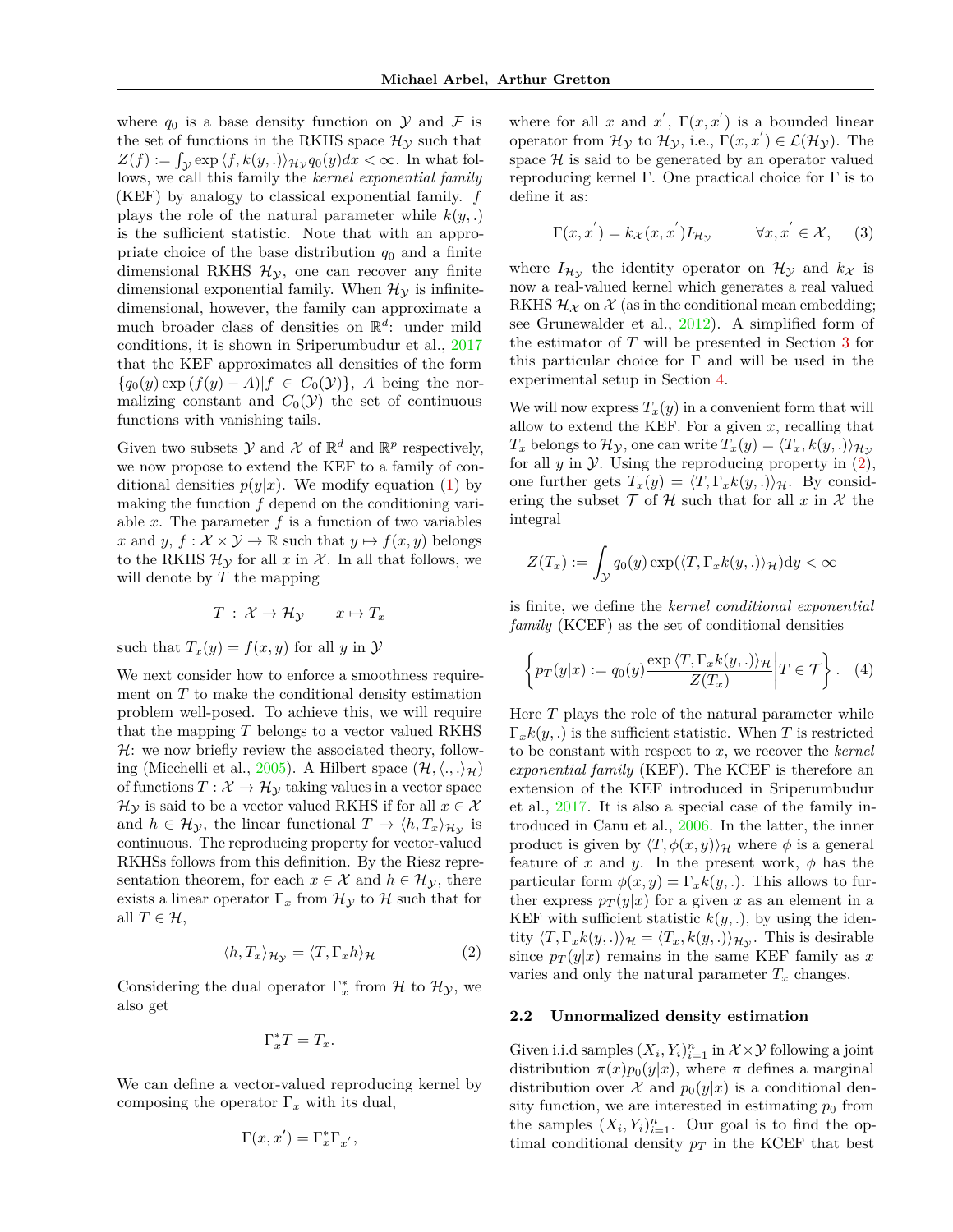approximates  $p_0$ . The intractability of the normalizing constant  $Z(T_x)$  makes maximum likelihood estimation difficult. Sriperumbudur et al., 2017 used a score-matching approach (see Hyvärinen, 2005) to avoid this normalizing constant; in the case of the KCEF, however, the score function between  $\pi(x)p_0(y|x)$  and  $\pi(x)p_T(y|x)$  contains additional terms that involve the derivatives of the log-partition function  $\log Z(T_x)$  with respect to *x*. Instead, we now propose a different approach with a modified version of the score-matching objective.

We define the expected conditional score between two conditional densities  $p_0(y|x)$  and  $q(y|x)$  under a marginal density  $\pi$  on  $x$  to be:

$$
J(p_0|q) := \int_{\mathcal{X}} \pi(x) \mathcal{J}(p_0(.|x)||q(.|x)) dx
$$

where:

$$
\mathcal{J}(p_0(.|x)||q(.|x)) = \frac{1}{2} \int_{\mathcal{Y}} p_0(y|x) \left\| \nabla_y \log \frac{p_0(y|x)}{q(y|x)} \right\|^2 dy.
$$

For a fixed value x in X,  $\mathcal{J}(p_0(.|x)||q(.|x))$  is the scorematching function between  $p_0(.|x)$  and  $q(.|x)$  as defined by Hyvärinen, 2005. We further take the expectation over *x* to define a divergence over conditional densities. The normalizing constant of  $q(y|x)$ , which is a function of *x*, is never involved in this formulation, as we take the gradient of the log-densities over *y* only. For a conditional density  $p_0(y|x)$  that is supported on the whole domain  $\mathcal Y$  for all  $x$  in  $\mathcal X$ , the expected conditional score is well behaved in the sense that  $J(p_0|q)$  is always non-negative, and reaches 0 if and only if the two conditional distributions  $p_0(y|x)$  and  $q(y|x)$  are equal for *π*-almost all *x*. More discussion can be found in Appendix D, for the case when this condition fails to hold. The goal is then to find a conditional distribution  $p_T$  in the KCEF for a given  $T \in \mathcal{T}$  that minimizes this score over the whole family.

Under mild regularity conditions on the densities (see Hyvärinen, 2005; Sriperumbudur et al., 2017, and below), the score can be rewritten

$$
J(p_0||p_T) = \mathbb{E}\left[\sum_{i=1}^d \partial_i^2 T_x(y) + \frac{1}{2}(\partial_i T_x(y))^2\right]
$$

$$
+ \mathbb{E}\left[\sum_{i=1}^d \partial_i T_x(y)\partial_i \log q_0(y)\right] + J(p_0||q_0)
$$

where  $J(p_0||q_0)$  is a constant term for the optimization problem and the expectation is taken over  $\pi(x)p_0(y|x)$ . All derivatives are with respect to *y*, and we used the notation  $\partial_i f(y) = \frac{\partial}{\partial y_i} f(y)$ . In the case of KCEF,

conditions to obtain this expression are satisfied under assumptions in Appendix A.4, as proved in Theorem 3 of Appendix B.1 . The expression is further simplified using the reproducing property for the derivatives of functions in an RKHS (Lemma 3 of Appendix C),

$$
\partial_i T_x(y) = \langle T, \Gamma_x \partial_i k(y,.) \rangle_{\mathcal{H}}
$$

$$
\partial_i^2 T_x(y) = \langle T, \Gamma_x \partial_i^2 k(y,.) \rangle_{\mathcal{H}}
$$

which leads to:

$$
J(T) = \mathbb{E}\left[\sum_{i=1}^{d} \frac{1}{2} \langle T, \Gamma_x \partial_i k(y,.) \rangle_{\mathcal{H}}^2 + \langle T, \xi_i(x, y) \rangle_{\mathcal{H}}\right]
$$

with:

$$
\xi_i(x, y) = \Gamma_x(\partial_i^2 k(y,.) + \partial_i \log q_0(y)\partial_i k(y,.)). \tag{5}
$$

We introduced the notation  $J(T) := J(p_0||p_T)$  –  $J(p_0||q_0)$  for convenience. This formulation depends on  $p_0(y|x)$  only through an expectation, therefore a Monte Carlo estimator of the score can be derived as a quadratic functional of  $T$  in the RKHS  $H$ ,

$$
\hat{J}(T) = \frac{1}{n} \sum_{\substack{b \in [n] \\ i \in [d]}} \frac{1}{2} \langle T, \Gamma_{X_b} \partial_i k(Y_b,.) \rangle_{\mathcal{H}}^2 + \langle T, \xi_i(X_b, Y_b) \rangle_{\mathcal{H}}.
$$

Note that the objective functions  $J(T)$  and  $\hat{J}(T)$  can be defined over the whole space  $\mathcal{H}$ , whereas  $J(p_0|p_T)$ is meaningful only if  $T$  belongs to  $\mathcal{T}$ .

# **3 Empirical KCEF and consistency**

In this section, we will first estimate the optimal  $T^* =$  $\operatorname{argmin}_{T \in \mathcal{H}} J(T)$  over the whole space  $\mathcal{H}$  by minimizing a regularized version of the quadratic form in equation  $J(T)$ , then we will state conditions under which all of the obtained solutions belong to  $\mathcal T$  defining therefore conditional densities in the KCEF.

Following Sriperumbudur et al., 2017, we define the kernel ridge estimator to be  $T_{n,\lambda} = \operatorname{argmin}_{T \in \mathcal{H}} \hat{J}(T) +$  $\frac{\lambda}{2} \|T\|_{\mathcal{H}}^2$  where  $\|T\|_{\mathcal{H}}$  is the RKHS norm of *T*.  $T_{n,\lambda}$  is then obtained by solving a linear system of *nd* variables as shown in the next theorem:

**Theorem 1.** *Under assumptions listed in Appendix A.4, and in particular if*  $\|\Gamma(x, x)\|_{Op}$  *is uniformly bounded on* X *for the operator norm, then the minimizer*  $T_{n,\lambda}$  *exists, is unique, and is given by* 

$$
T_{n,\lambda} = -\frac{1}{\lambda}\hat{\xi} + \sum_{b \in [n]; i \in [d]} \beta_{(b,i)} \Gamma_{X_b} \partial_i k(Y_b, \cdot),
$$

*where*

$$
\hat{\xi} = \frac{1}{n} \sum_{b \in [n]; i \in [d]} \xi_i(X_b, Y_b),
$$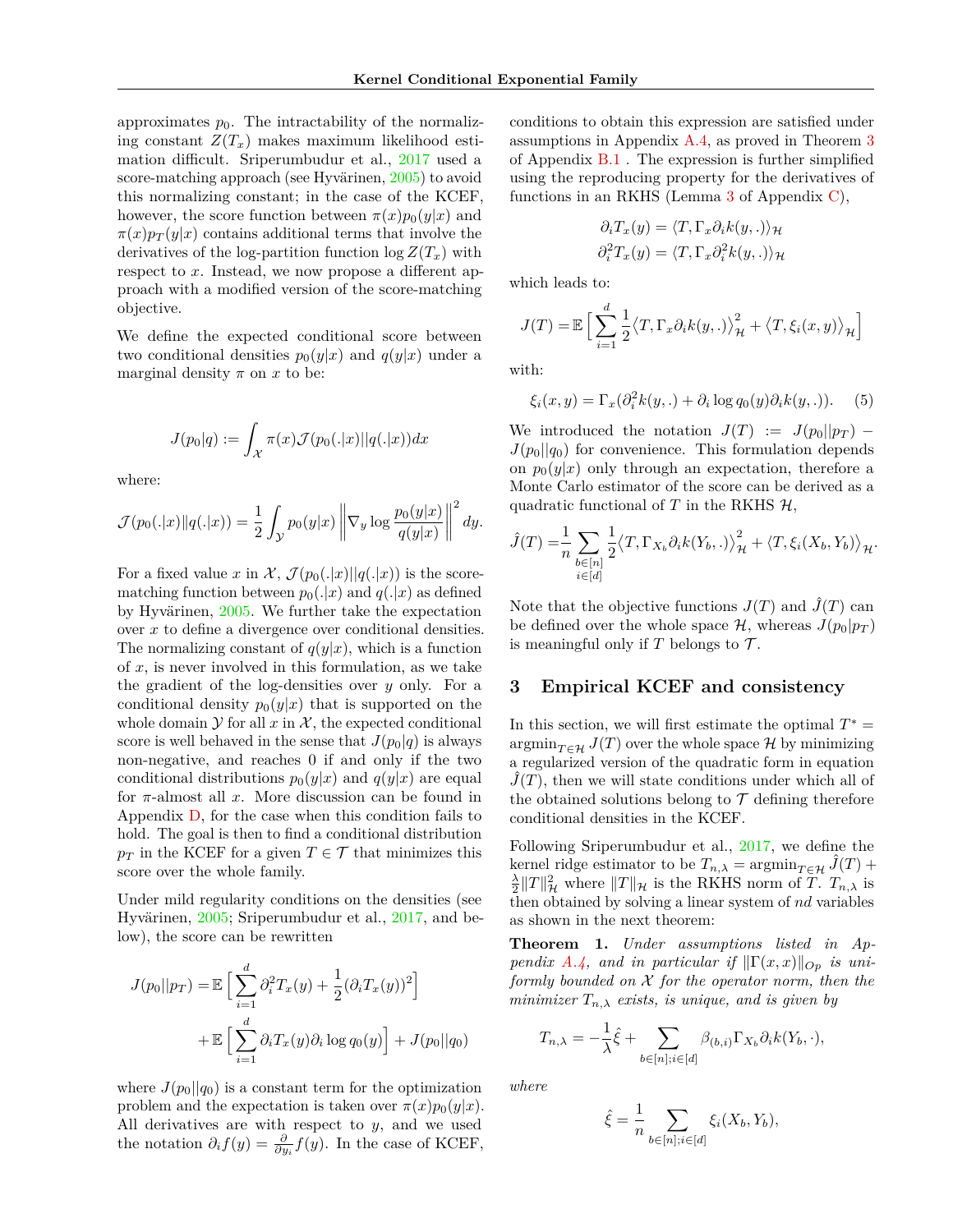*and*  $\xi_i$  *are given by* (5).  $\beta_{(b,i)}$  *denotes the*  $(b-1)d+i$ *entry of a vector*  $\beta$  *in*  $\mathbb{R}^{nd}$ *, obtained by solving the linear system*

$$
(G + n\lambda I)\beta = \frac{h}{\lambda}
$$

*,*

*where G is an nd by nd Gram matrix, and h is a vector*  $in \mathbb{R}^{nd}$ ,

$$
(G)_{(a,i),(b,j)} = \langle \Gamma_{X_a} \partial_i k(Y_a, \cdot), \Gamma_{X_b} \partial_j k(Y_b, \cdot) \rangle_{\mathcal{H}}
$$

$$
(h)_{(b,i)} = \langle \hat{\xi}, \Gamma_{X_b} \partial_i k(Y_a, \cdot) \rangle_{\mathcal{H}}.
$$

The result is proved in Theorem 4 of Appendix B.2.

For the particular choice of  $\Gamma$  in (3), the estimator takes a simplified form

$$
T_{n,\lambda}(x,y) = -\frac{1}{\lambda}\hat{\xi}(x,y) + \sum_{\substack{b \in [n] \\ i \in [d]}} \beta_{(b,i)} k_{\mathcal{X}}(X_b, x) \partial_i k(Y_b, y),
$$

with

$$
\hat{\xi}(x,y) = \frac{1}{n} \sum_{b \in [n]; i \in [d]} k_{\mathcal{X}}(X_b, x) \partial_i^2 k(Y_b, y)
$$
  
+ 
$$
\frac{1}{n} \sum_{b \in [n]; i \in [d]} k_{\mathcal{X}}(X_b, x) \partial_i \log q_0(Y_b) \partial_i k(Y_b, y)
$$

The coefficients  $\beta$  are obtained by solving the same system  $(G + n\lambda I)\beta = \frac{h}{\lambda}$ , where *G* and *h* reduce to

$$
(G)_{(a,i),(b,j)} = k_{\mathcal{X}}(X_a, X_b)\partial_i\partial_{j+d}k(Y_a, Y_b),
$$
  

$$
(h)_{(b,i)} = \partial_i \hat{\xi}(X_b, Y_b),
$$

and all derivatives are taken with respect to *y*.

The above estimator generalizes the estimator in Sriperumbudur et al., 2017 to conditional densities. In fact, if one choses the kernel  $k_X$  to be a constant kernel, then one exactly recovers the setting of the KEF.

This linear system has a complexity of  $\mathcal{O}(n^3 d^3)$  in time and  $\mathcal{O}(n^2d^2)$  in memory, which can be problematic for higher dimensions *d* as *n* grows. However, in practice, if the goal is to estimate a density of the form  $p(x_1, ..., x_d)$ , one can use the general chain rule for distributions,  $p(x_1)p(x_2|x_1)$ *....* $p(x_d|x_1, ..., x_{d-1})$ , and estimate each conditional density  $p(x_i|x_1, ..., x_{i-1})$  using the KCEF in (4). This reduces the complexity of the algorithm to  $\mathcal{O}(n^3d)$ . A reduction to the cubic complexity in the number of data points *n* could be managed via a Nyström-like approximation (Sutherland et al., 2017).

In the well-specified case where the true conditional density  $p_0(y|x)$  is assumed to be in (4) (i.e.  $p_0(y|x) =$  $p_{T_0}(y|x)$ , we analyze the parameter convergence of

the estimator  $T_{n,\lambda}$  to  $T_0$  and the convergence of the corresponding density  $p_{T_{n,\lambda}}(y|x)$  to the true density  $p_0(y|x)$ . First, we consider the covariance operator *C* of the joint feature  $\Gamma_x k(y, \cdot)$  under the joint distribution of *x* and *y*, as introduced in Theorem 3 of Appendix B.1, and we denote by  $\mathcal{R}(C^{\gamma})$  the range space of the operator *C γ* . We then have the following consistency result:

**Theorem 2.** *Let*  $\gamma > 0$  *be a positive parameter and define*  $\alpha = \max(\frac{1}{2(\gamma+1)}, \frac{1}{4}) \in (\frac{1}{4}, \frac{1}{2})$ *. Under the conditions in Appendix A.4, for*  $\lambda = n^{-\alpha}$ *, and if*  $T_0 \in \mathcal{R}(C^{\gamma})$ *, then*

$$
||T_{n,\lambda} - T_0|| = \mathcal{O}_{p_0}(n^{-\frac{1}{2} + \alpha}).
$$

*Furthermore, if*  $\sup_{y \in \mathcal{Y}} k(y, y) < \infty$ *, then* 

$$
KL(p_0||p_{T_{n,\lambda}}) = \mathcal{O}_{p_0}(n^{-1+2\alpha}).
$$

These asymptotic rates match those obtained for the unconditional density estimator in Sriperumbudur et al.,  $2017$ . The smoother the parameter  $T_0$ , the closer  $\alpha$  gets to  $\frac{1}{4}$ , which in turns leads to a convergence rate in KL divergence of the order of  $\frac{1}{\sqrt{2}}$  $\frac{1}{n}$ . The worst case scenario happens when the range-space parameter *γ* gets closer to 0, in which case convergence in KL divergence happens at a rate close to  $\frac{1}{n^{\gamma}}$ . A more technical formulation of this theorem along with a proof is presented in Appendix B.3 (see Theorems 5 and 6).

The regularity of the conditional density  $p(y|x)$  with respect to *x* is captured by the boundedness assumption on the operator valued kernel Γ; i.e.,  $\|\Gamma(x, x)\|_{op} \leq \kappa$ for all  $x \in \mathcal{X}$  in Assumption  $(E)$ . This assumption allows to control the variations of the conditional distribution  $p(y|x)$  as x changes. Roughly speaking, we may estimate the conditional density  $p(y|x_0)$  at a given point  $x_0$  from samples  $(Y_i, X_i)$  whenever there are  $X_i$ sufficiently close to  $x_0$ . The uniformly bounded kernel  $\Gamma$  allows to express the objective function  $J(T)$  as a quadratic form  $J(T) = \frac{1}{2} \langle T, CT \rangle_H + \langle T, \xi \rangle_H + c_0$ for constant  $c_0$ , where  $C$  is the covariance operator introduced in Theorem 3. Furthermore, this boundedness assumption ensures that *C* is a "well-behaved" operator, namely a positive semi-definite trace-class operator. The population solution of the regularized score objective is then given by  $T_{\lambda} = (C + \lambda I)^{-1} C T_0$ while the estimator is given by:  $\hat{T}_{\lambda,n} = -(\hat{C} + \lambda I)^{-1} \hat{\xi}$ where  $\hat{C}$  and  $\hat{\xi}$  are empirical estimators for  $C$  and  $\xi$ .

The proof of consistency makes use of ideas from Caponnetto et al., 2007; Sriperumbudur et al., 2017, exploiting the properties of trace-class operators. The main idea is to first control the error  $\|\hat{T}_0 - \hat{T}_{\lambda,n}\|_{\mathcal{H}}$  by introducing the population solution  $T_{\lambda}$ ,

$$
||T_0 - \hat{T}_{\lambda,n}||_{\mathcal{H}} \le ||T_0 - T_{\lambda}||_{\mathcal{H}} + ||T_{\lambda} - \hat{T}_{\lambda,n}||_{\mathcal{H}}
$$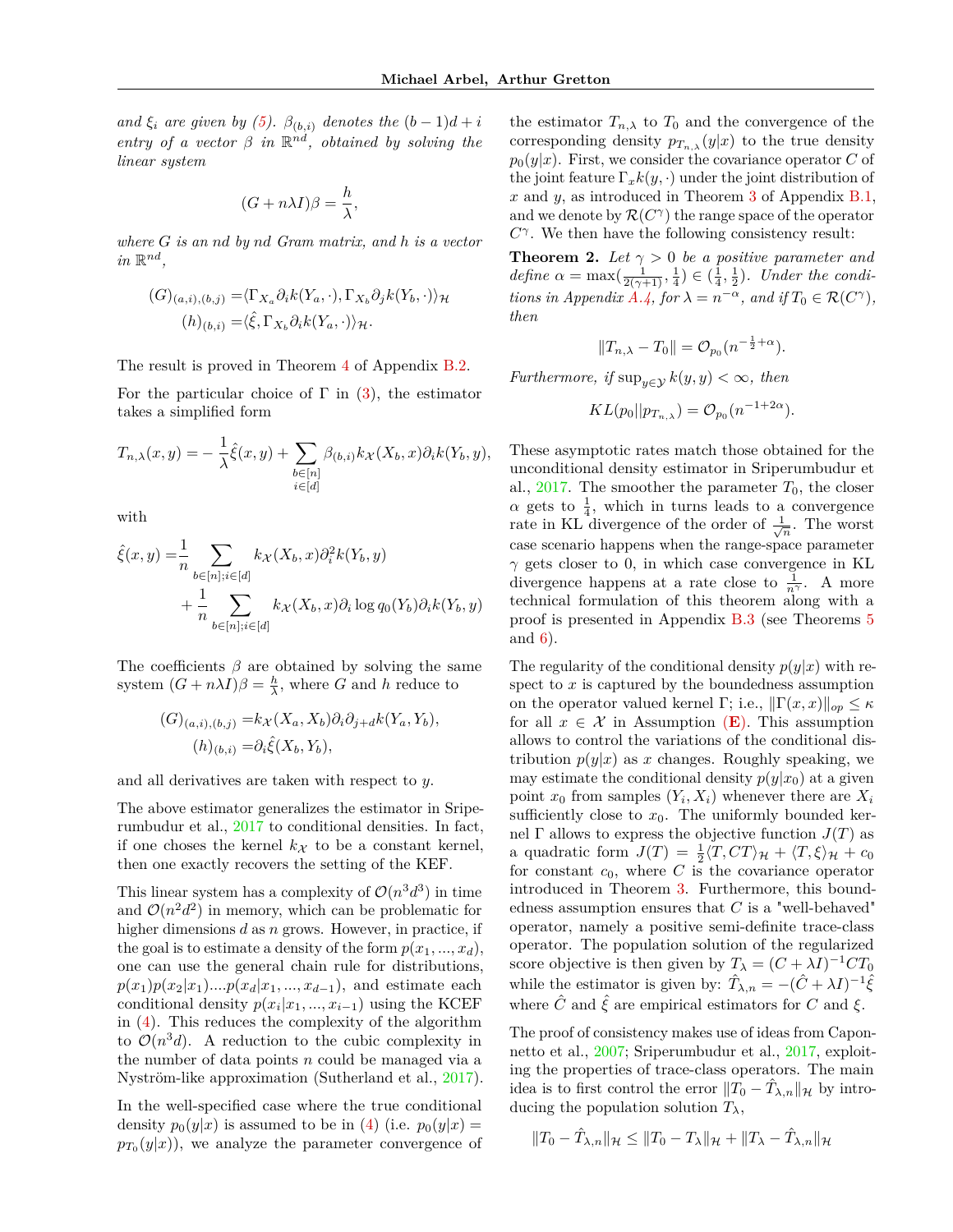The first term  $||T_0 - T_\lambda||_{\mathcal{H}}$  represents the regularization error which is introduced by adding a regularization term *λI* to the operator *C*. This term doesn't depend on *n*, and can be shown to decrease as the amount of regularization goes to 0 with a rate  $\lambda^{min(1,\gamma)}$ . The second term represents the estimation error due to the finite number of samples *n*. This term decreases as  $n \to 0$  but also increases when  $\lambda \to 0$ , therefore a tradeoff needs to be made between decreasing the first term  $||T_0 - T_\lambda||_{\mathcal{H}}$  by setting  $\lambda \to 0$  and keeping the term  $||T_{\lambda} - \hat{T}_{\lambda,n}||_{\mathcal{H}}$  small enough. Using decompositions similar to those of Caponnetto et al., 2007; Sriperumbudur et al., 2017, we apply concentration inequalities on the general Hilbert space  $\mathcal H$  to get a probabilistic bound on the estimation error of order  $\mathcal{O}(\frac{1}{\lambda \sqrt{N}})$  $\frac{1}{\lambda\sqrt{n}}$ ).

Concerning the convergence in KL divergence, the requirement that the real-valued kernel *k* is bounded implies that  $\mathcal T$  is in fact equal to  $\mathcal H$ . Therefore, minimizing the expected score  $J(p_{T_0}||p_T)$  is equivalent to minimizing the quadratic form  $J(T)$  over the whole RKHS H. Finally, the rates in KL divergence are obtained from the error rate of  $\hat{T}_{\lambda,n}$ .

## **4 Experiments**

We perform a diverse set of experiments, on both synthetic and real data, in order to validate our model empirically. In all experiments, the data are centered and rescaled such that the standard deviation for every dimension is equal to 1. Given  $(X_1^{(n)},...,X_d^{(n)})_{n=1}^N$  i.i.d. samples of dimension *d* we are interested in approximating the joint distribution  $p_0(X_1, ..., X_d)$  of data using different methods:

• The **KEF** model from Sriperumbudur et al., 2017 approximates  $p$  by a distribution  $p_f$  that belongs to the KEF (1) by minimizing the score loss between *p* and  $p_f$  to find the optimal parameter  $f$ .

• The **KCEF** model of Theorem 1 approximates *p* by a distribution  $\hat{p}$  that is assumed to factorize according to some Directed Acyclic Graphical model  $(DAG): \hat{p}(X_1, ..., X_d) = \Pi_{i=1}^d \hat{p}(x_i | x_{\pi(i)})$  where  $\pi(i)$  are the parent nodes of *i*. Note that we do not necessarily make independence assumptions, as the graph can be fully connected. We will consider in particular two graphs, the Full graph  $(\mathbf{F})$  of the form  $\hat{p}(X_1, ..., X_d)$  =  $\hat{p}(X_1) \Pi_{i=2}^d \hat{p}(X_i | X_1, ..., X_{i-1})$  and the Markov graph  $(\mathbf{M})$  of the form  $\hat{p}(X_1, ..., X_d) = \hat{p}(X_1) \prod_{i=2}^d \hat{p}(X_i | X_{i-1}).$ Each of the factors is assumed to belong to the KCEF in (4), and is estimated independently from the others by minimizing the empirical loss  $\hat{J}(T)$  to find the optimal operator  $T_i$  such that  $\hat{p}(X_i|X_{\pi(i)}) = p_{T_i}(X_i|X_{\pi(i)})$ .

• The **Orderless RNADE** model in Uria et al., 2016, where we train a 2 Layer Neural Autoregres-

sive model with 100 units per layer. The model consists of a product of conditional densities of the form  $\Pi_{i=1}^d p(X_{o_i}|X_{o_{i}}, \theta, o)$ , where *o* is a permutation of the dimensions  $[1, ..., d]$  and  $\theta$  is a set of parameters that are shared across the factors regardless of the chosen permutation *o*. RNADE is trained by minimizing the empirical expected negative log-likelihood, where the expectation is taken over all possible permutations and data,

$$
\mathcal{L}(\theta) = \mathbb{E}_{o \in D} \mathbb{E}_{X \in \mathbb{R}^d} \Big[ -\log p(X_{o_i} | X_{o_{&i}}, \theta, o) \Big].
$$

• The **LSCDE** model in Sugiyama et al., 2010 where we also used the 2 factorizations of the joint distribution (**F**, **M**) and solve a least-squares problem to estimate each of the conditional densities. The approximate densities are of the form  $\alpha^T \phi(X_i, X_{\pi(i)})$  where  $\phi$  is a vector of *m* known non-negative functions and *α* is obtained by minimizing the squared error between  $p(X_i, X_{\pi(i)})$ and  $\alpha^T \phi(X_i, X_{\pi(i)})$ . Only the non-negative component of the solution  $\alpha$  is used.

For all variants of our model, we take the base density *q*<sup>0</sup> to be a centered gaussian with a standard deviation of 2. The kernel function used for both predicted variable *y* and conditioning variable *x* is the anisotropic radial basis function (RBF) with per-dimension bandwidths. The bandwidths and the regularization parameter *λ* are tuned by gradient descent on the cross validated score.

**Synthetic data:** We consider the 'grid' dataset, which is a *d*-dimensional distribution with a tractable density that factorizes in the form

$$
p(x_i|x_{i-1}) = C_i(1 + \sin(2\pi w_i^a x_i)\sin(2\pi w_i^b x_{i-1}))
$$

for all  $i \in [d]$ .  $C_i$  is a tractable normalizing constant. Samples are generated using rejection sampling for each dimension. To study the effect of sample size on the estimator, we generate *n* training points with *n* varying from 200 to 2000 and  $d = 3$ , and estimate the loglikelihood on 2000 newly generated points. To compare the effect of dimension, we generate 2000 datapoints of dimension *d* varying from 2 to 20, and estimate the log-likelihood on 2000 test points. Unlike in (Sriperumbudur et al., 2017; Sutherland et al., 2017), the score function  $\tilde{J}(T)$  cannot be used as a metric to compare different factorizations of the estimated distribution, as it is dependent on the specific factorization of the joint distribution. Instead, we estimated the log-likelihood for our proposed model **KCEF**, where the normalizing constants are computed using importance sampling. We discarded the **KEF** in this experiment, since estimating the normalizing constant in high dimensions becomes impractical.

In Figure 1(left), we plot the log-likelihood as the number of samples increases. Both variants of **KCEF** (**F**,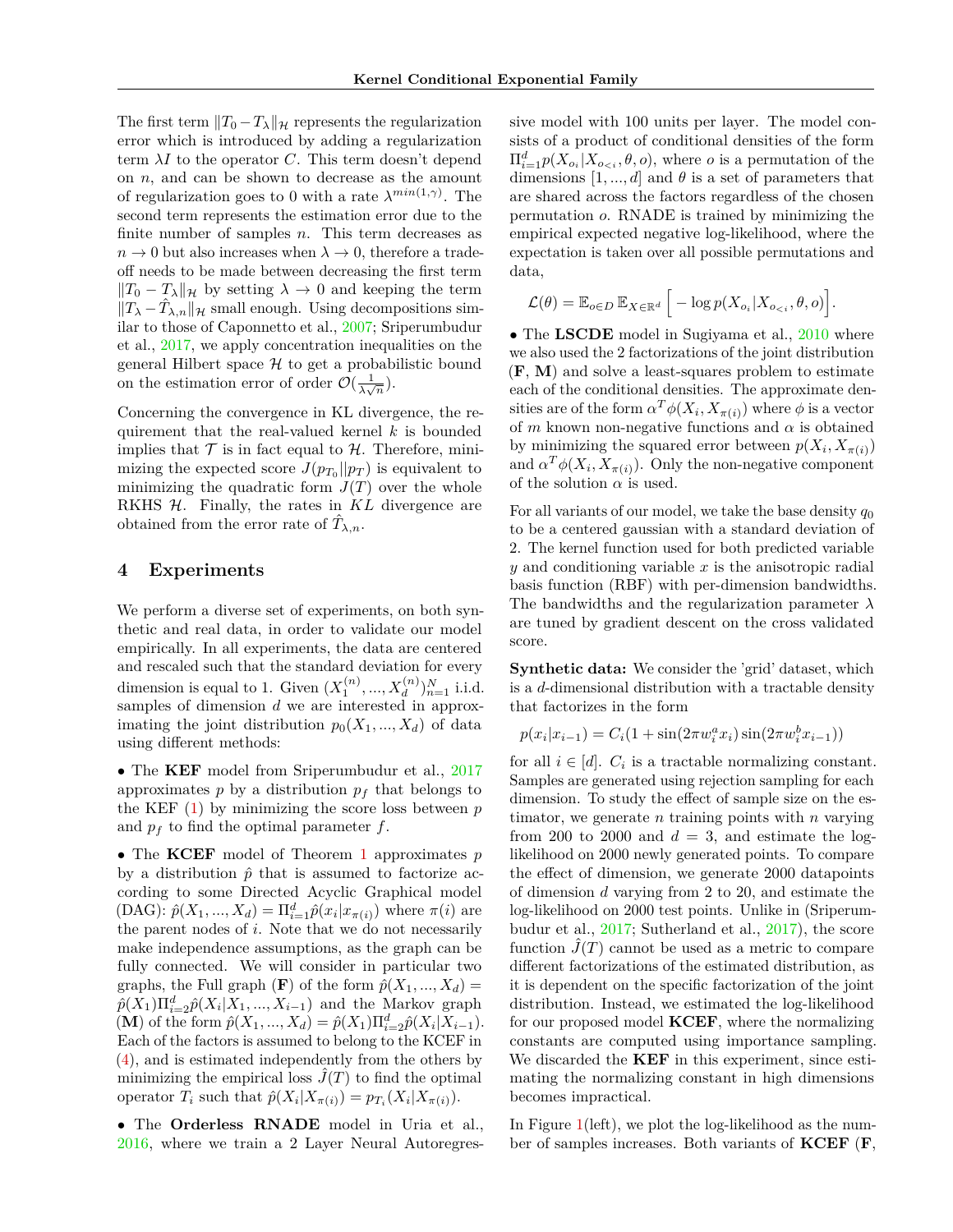**M**) performed slightly better than the other methods in terms of speed of convergence as sample size increases. The variants that exploit the Markov structure of data **M** lead to the best performance for both **KCEF** and **LSCDE** as expected. The **NADE** method has comparable performance for large sample sizes, but the performance drops significantly for small sample sizes. This behaviour will also be observed in subsequent experiments on real data. The figure on the right shows the evolution of the log-likelihood per dimension as the dimension increases. In the **F** case, our approach is comparable to **LSCDE** with an advantage in small dimensions. The **F** approaches both use an anisotropic RBF kernel with tuned per-dimension bandwidth which end up performing a kind of automatic relevance determination. This helps getting comparable performance to the **M** methods. A drastic drop in performance can happen when an isotropic kernel is used instead as confirmed by Figure 5 of Appendix E. Finally, **NADE**, which is also agnostic to the Markov structure of data, seems to achieve comparable performance to the **F** methods with a slight disadvantage in higher dimensions.

**Real data:** We applied the proposed and existing methods to the *R* package benchmark datasets (Team, 2008) (see Table 1) as well as three UCI datasets previously used to study the performance of other density estimators (see Silva et al., 2011; Tang et al., 2012; Uria et al., 2013). In all cases data are centered and normalized.

First, the *R* benchmark datasets are low dimensional with few samples, but with a relatively complex conditional dependence between the variables. This setting allows to compare the methods in terms of data efficiency and overfitting. Each dataset was randomly split into a training and a test set of equal size. The models are trained to estimate the conditional density of a one dimensional variable *y* knowing *x* using samples  $(x_i, y_i)_{i=1}^n$  form the training set. The accuracy is measured by the negative log-likelihood for the test samples  $(\widetilde{x}_i, \widetilde{y}_i)_{i=1}^n$  averaged over 20 random splits of data. We compared the proposed method with **NADE** and **LSCDE** on 14 datasets. For **NADE** we used CV over the number of units per layer {2*,* 10*,* 100} and number of mixture components  $\{1, 2, 5, 10\}$  for a 2 layer network. We also used CV to chose the hyperparameters for **LSCDE** and the proposed method on a  $20 \times 20$  grid (for  $\lambda$  and  $\sigma$ ).

The experimental results are summmarized in Table 1. **LSCDE** worked well in general as claimed in the original paper, however the proposed method substantially improves the results. On the other hand, **NADE** performed rather poorly due to the small sample size of the training set, despite our attempts to improve its

|               | <b>KCEF</b>     | <b>NADE</b>      | <b>LSCDE</b>    |
|---------------|-----------------|------------------|-----------------|
| caution       | $0.99 + 0.01$   | $4.12 + 0.02$    | $1.19 \pm 0.02$ |
| ftcollinssnow | $1.46 + 0.0$    | $3.09 + 0.02$    | $1.56 + 0.01$   |
| highway       | $1.17\pm0.01$   | $11.02 \pm 1.05$ | $1.98 \pm 0.04$ |
| heights       | $1.27 + 0.0$    | $2.71 + 0.0$     | $1.3 + 0.0$     |
| sniffer       | $0.33 + 0.01$   | $1.51 + 0.04$    | $0.48 \pm 0.01$ |
| snowgeese     | $0.72 + 0.02$   | $2.9 \pm 0.15$   | $1.39 \pm 0.05$ |
| GAGurine      | $0.46 + 0.0$    | $1.66 + 0.02$    | $0.7 + 0.01$    |
| geyser        | $1.21 \pm 0.04$ | $1.43 + 0.07$    | $0.7 + 0.01$    |
| topo          | $0.67 \pm 0.01$ | $4.26 + 0.02$    | $0.83 \pm 0.0$  |
| BostonHousing | $0.3 \pm 0.0$   | $3.46 \pm 0.1$   | $1.13 \pm 0.01$ |
| CobarOre      | $3.42 \pm 0.03$ | $4.7 \pm 0.02$   | $1.61\pm0.02$   |
| engel         | $0.18 \pm 0.0$  | $1.46 \pm 0.02$  | $0.76 \pm 0.01$ |
| mcycle        | $0.56\pm0.01$   | $2.24 \pm 0.01$  | $0.93 \pm 0.01$ |
| BigMac2003    | $0.59 + 0.01$   | $13.8 \pm 0.13$  | $1.63 \pm 0.03$ |

Table 1: Mean and std. deviation of the negative log-likelihood on benchmark data over 20 runs, with different random splits. In all cases  $d_y = 1$ . Best method in boldface (two-sided paired *t-test* at 5%).

|             | white -wine      | parkinsons       | red wine         |
|-------------|------------------|------------------|------------------|
| KCEF-F      | $13.05 \pm 0.36$ | $2.86 + 0.77$    | $11.8 \pm 0.93$  |
| KCEF-M      | $14.36 \pm 0.37$ | $5.53 \pm 0.79$  | $13.31 \pm 0.88$ |
| LSCDE-F     | $13.59 + 0.6$    | $15.89 \pm 1.48$ | $14.43 \pm 1.5$  |
| LSCDE-M     | $14.42 \pm 0.66$ | $10.22 \pm 1.45$ | $14.06 \pm 1.36$ |
| <b>NADE</b> | $10.55 \pm 0.0$  | $3.63 \pm 0.0$   | $9.98 + 0.0$     |

Table 2: UCI results: average and standard deviation of the negative log-likelihood over 5 runs with different random splits. Best method in boldface (two-sided paired *t-test* at 5%).

performance by reducing the number of parameters to train and by introducing early stopping.

The UCI datasets (Red Wine, White Wine and Parkinsons) represent challenging datasets with non-linear dependencies and abrupt transitions between high and low density regions. This makes the densities difficult to model using standard tools such as mixtures of Gaussians or factor analysis. They also contain enough training sample points to allow a stronger performance by **NADE**. All discrete-valued variables were eliminated as well as one variable from every pair of variables that are highly correlated (Pearson correlation greater than 0.98). Following Uria et al., 2013, 90% of the data were used for training while 10% were held-out for testing. Two different graph factorizations (**F**, **M** ) were used for the proposed method and for **LSCDE**.

In Table 2, we report the performance of the different models. Our method was among the statistically significant group of best models on Parkinsons dataset according to the two-sided paired *t*−*test* at significance level of 5%. On the remaining datasets, it achieved the second best performance after **NADE**.

**Sampling:** We compare samples generated from the approximate distribution obtained using differ-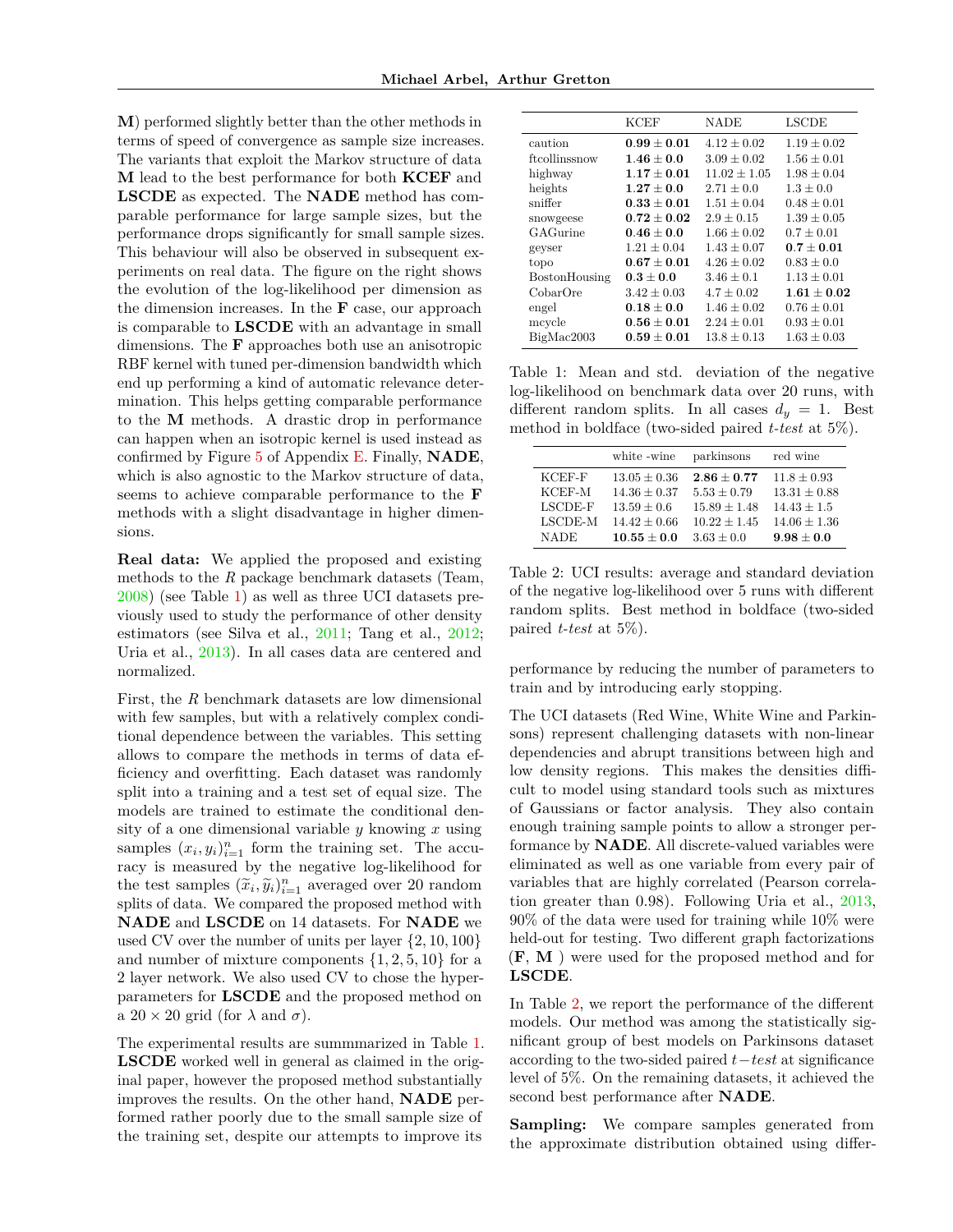

Figure 1: Experimental comparison of proposed method KCEF and other methods ( LSCDE and NADE ) on synthetic *grid* dataset. **LEFT**: log-likelihood vs training samples size, (*d* = 3). **RIGHT**: log-likelihood per dimension vs dimension,  $N = 2000$ . The log-likelihood is evaluated on a separate test set of size 2000.



Figure 2: Scatter plot of 2-d slices of *red wine* and *parkinsons* data sets.Black points are real data, red are samples from the KCEF.

ent methods (**KEF**, **KCEF**, **NADE**). To get samples  $(X_1, \ldots, X_d)$  from the joint distribution of **KCEF** we performed ancestral sampling, where a sample from the parents  $\pi(i)$  of node *i* is first generated, and then  $X_i$  is sampled according to  $p(X_i|X_{\pi(i)})$ . We used the methodology and code in Strathmann et al., 2015 to sample from each conditional distribution  $p(X_i|X_{\pi(i)})$  using an HMC proposal, since we have access to the gradient of the conditional densities and their un-normalized values. We trained the 3 models on Red Wine and Parkinsons datasets as described previously, and generated joint samples from two-dimensional slices of data (see Figure 2). Since each conditional distribution is low-dimensional, we assumed an idealized scenario where the burn-in is completed after 100 iterations of the HMC sampler. We then run 20 samplers for 1000 and thin by a factor 10, which results in 2000 samples. As shown in Figure 2, **KCEF** is able to capture challenging properties of the target distribution, such as heteroscedasticity and sharp thresholds.

|            | $\mathcal{H}_{KEF < KCEF}$ | $\mathcal{H}_{NADE < KCEF}$ |
|------------|----------------------------|-----------------------------|
| parkinsons | 0.523506                   | 0.011467                    |
| red-wine   | 0.000791                   | 0.326109                    |

Table 3: *p*-values for the relative similarity test. Columns represents the p-values for testing whether samples from KEF ( resp. KCEF) model are closer to the data than samples from the KCEF (resp. NADE).

We also performed a test of relative similarity between the generated samples and the ground truth data following the methodology and code of Bounliphone et al., 2015. Given samples from data  $X_m$  and generated samples  $Y_n$  and  $Z_r$  from two different methods, we test the hypothesis that  $P_x$  is closer to  $P_z$  than  $P_y$  according to the MMD metric. The null hypothesis

$$
\mathcal{H}_{y
$$

is tested against the alternative at a significance level  $\alpha = 5\%$  (see Bounliphone et al., 2015 for details). Table 3 shows the p-value for testing **KCEF** vs **KEF** and **NADE** vs **KCEF**. We see that **KCEF** significantly outperforms **NADE** with high confidence for the *parkinsons* dataset, consistent with Table 2. Performance of the two methods is not statistically distinguishable for the *red-wine* data. See the scatter plots in Figure 4 of Appendix E, which visually confirm the result. **KCEF** gives significantly better samples than **KEF** on *red-wine*: indeed, **KCEF** generally outperforms **KEF** on distributions where the densities exhibit abrupt transitions, as is clear by inspection of the plots in Figure 4 of Appendix E.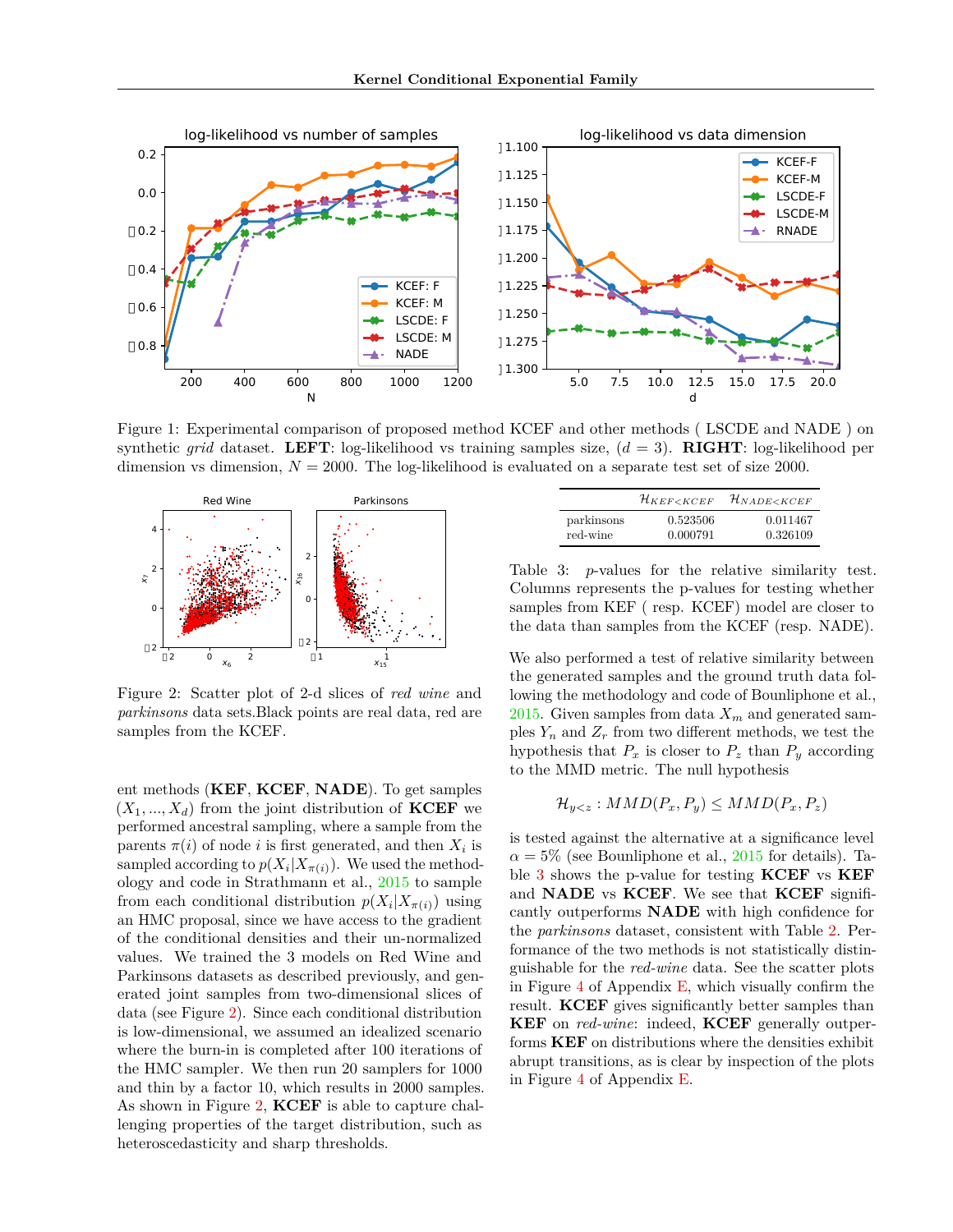# **References**

- Bach, F., S. Lacoste-Julien, and G. Obozinski (2012). "On the equivalence between herding and conditional gradient algorithms." In: *ICML*.
- Barron, A. and C-H. Sheu (1991). "Approximation of density functions by sequences of exponential families." In: *Annals of Statistics* 19.3, pp. 1347–1369.
- Bishop, Christopher M. (2006). *Pattern Recognition and Machine Learning (Information Science and Statistics)*. Secaucus, NJ, USA: Springer-Verlag New York, Inc.
- Bounliphone, Wacha, Eugene Belilovsky, Matthew B. Blaschko, Ioannis Antonoglou, and Arthur Gretton (2015). "A Test of Relative Similarity For Model Selection in Generative Models." In: *CoRR*. eprint: 1511.04581. url: https://arxiv.org/abs/1511. 04581.
- Canu, Stephane and Alex J. Smola (2006). "Kernel methods and the exponential family." In: *Neurocomputing* 69.7, pp. 714–720.
- Caponnetto, A. and E. De Vito (2007). "Optimal Rates for the Regularized Least-Squares Algorithm." In: *Foundations of Computational Mathematics* 7.3, pp. 331–368. url: http://dx.doi.org/10.1007/ s10208-006-0196-8.
- Chen, Y., M. Welling, and A. Smola (2010). "Supersamples from Kernel-Herding." In: *Proceedings of the Conference on Uncertainty in Artificial Intelligence*.
- Fan, Jianqing, Qiwei Yao, and Howell Tong (1996). "Estimation of conditional densities and sensitivity measures in nonlinear dynamical systems." In: *Biometrika* 6704. url: https://ideas.repec.org/ p/ehl/lserod/6704.html.
- Fukumizu, Kenji (2009). "Exponential manifold by reproducing kernel Hilbert spaces." In: *Algebraic and Geometric Methods in Statistics*. Cambridge University Press, pp. 291–306.
- Grunewalder, S., G. Lever, L. Baldassarre, S. Patterson, A. Gretton, and M. Pontil (2012). "Conditional mean embeddings as regressors." In: *International Conference on Machine Learning (ICML)*.
- Gu, C. and C. Qiu (1993). "Smoothing spline density estimation: Theory." In: *Annals of Statistics* 21.1, pp. 217–234.
- Hall, Peter, Rodney C. L. Wolff, and Qiwei Yao (1999). "Methods for Estimating a Conditional Distribution Function." In: *Journal of the American Statistical Association* 94.445, pp. 154–163. url: http://www. jstor.org/stable/2669691.
- Hyvärinen, Aapo (2005). "Estimation of nonnormalized statistical models by score matching." In: *Journal of Machine Learning Research* 6, pp. 695– 709.
- Jordan, Michael I. (1999). *Learning in Graphical Models*. Ed. by Michael I. Jordan. Cambridge, MA, USA: MIT Press.
- Kanagawa, M., Y. Nishiyama, A. Gretton, and K. Fukumizu (2016). "Filtering with State-Observation Examples via Kernel Monte Carlo Filter." In: *Neural Computation* 28.2, pp. 382–444.
- Micchelli, Charles A. and Massimiliano A. Pontil (2005). "On Learning Vector-Valued Functions." In: *Neural Comput.* 17.1, pp. 177–204. url: http://dx.doi. org/10.1162/0899766052530802.
- Nagler, Thomas and Claudia Czado (2016). "Evading the Curse of Dimensionality in Nonparametric Density Estimation with Simplified Vine Copulas." In: *J. Multivar. Anal.* 151.C, pp. 69-89. URL: https: //doi.org/10.1016/j.jmva.2016.07.003.
- Neal, Radford M. (2010). "MCMC using Hamiltonian dynamics." In: *Handbook of Markov Chain Monte Carlo.* eprint: 1206.1901. URL: https://arxiv. org/abs/1206.1901.
- Pearl, J. (2001). *Causality: Models, Reasoning and Inference*. Cambridge University Press.
- Pistone, G. and C. Sempi (1995). "An infinitedimensional geometric structure on the space of all the probability measures equivalent to a given one." In: *Annals of Statistics* 23.5, pp. 1543–1561.
- Raiko, Tapani, Li Yao, Kyunghyun Cho, and Yoshua Bengio (2014). "Iterative Neural Autoregressive Distribution Estimator (NADE-k)." In: *NIPS*. eprint: 1406.1485. url: https://arxiv.org/abs/1406. 1485.
- Rasmussen, C.E. (2003). "Gaussian Processes to Speed up Hybrid Monte Carlo for Expensive Bayesian Integrals." In: *Bayesian Statistics 7*, pp. 651–659.
- *Mixed Cumulative Distribution Networks* (2011). eprint: 1008.5386. url: https://arxiv.org/abs/1008. 5386.
- Song, L., B. Boots, S. Siddiqi, G. Gordon, and A. Smola (2010). "Hilbert Space Embeddings of Hilbert Markov Models." In: *International Conference on Machine Learning (ICML)*.
- Sriperumbudur, Bharath, Kenji Fukumizu, Arthur Gretton, Aapo Hyvärinen, and Revant Kumar (2017). "Density Estimation in Infinite Dimensional Exponential Families." In: *Journal of Machine Learning Research* 18.57, pp. 1–59. url: http://jmlr.org/ papers/v18/16-011.html.
- Sriperumbudur, Bharath, Arthur Gretton, Kenji Fukumizu, Bernhard Schoelkopf, and Gert Lanckriet (2010). "Hilbert Space Embeddings and Metrics on Probability Measures." In: *Journal of Machine Learning Research* 11, pp. 1517–1561.
- Strathmann, Heiko, Dino Sejdinovic, Samuel Livingstone, Zoltan Szabo, and Arthur Gretton (2015). "Gradient-free Hamiltonian Monte Carlo with Effi-